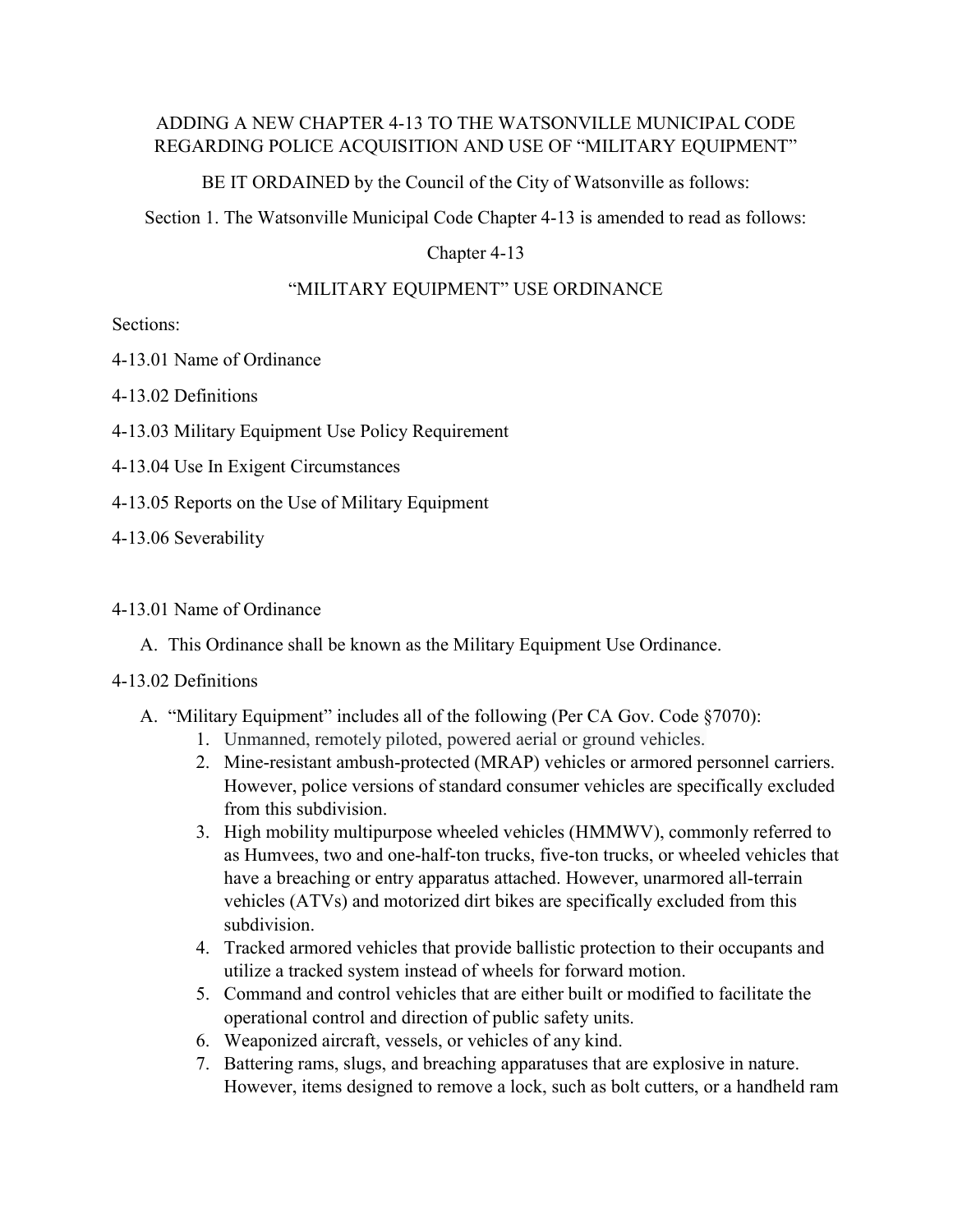designed to be operated by one person, are specifically excluded from this subdivision.

- 8. Firearms of .50 caliber or greater. However, standard issue shotguns are specifically excluded from this subdivision.
- 9. Ammunition of .50 caliber or greater. However, standard issue shotgun ammunition is specifically excluded from this subdivision.
- 10. Specialized firearms and ammunition of less than .50 caliber, including assault weapons as defined in Sections 30510 and 30515 of the Penal Code, with the exception of standard issue service weapons and ammunition of less than .50 caliber that are issued to officers, agents, or employees of a law enforcement agency or a state agency.
- 11. Any firearm or firearm accessory that is designed to launch explosive projectiles.
- 12. "Flashbang" grenades and explosive breaching tools, "tear gas," and "pepper balls," excluding standard, service-issued handheld pepper spray.
- 13. Taser Shockwave, microwave weapons, water cannons, and the Long Range Acoustic Device (LRAD).
- 14. The following projectile launch platforms and their associated munitions: 40mm projectile launchers, "bean bag," rubber bullet, and specialty impact munition (SIM) weapons.
- 15. Any other equipment as determined by a governing body or a state agency to require additional oversight.
- 16. Notwithstanding paragraphs (1) through (15), "Military Equipment" does not include general equipment not designated as prohibited or controlled by the federal Defense Logistics Agency.
- B. "City" means any department, agency, bureau, and/or subordinate division of the City of Watsonville.
- C. "Police Department" means any division, section, bureau, employee, volunteer and/or contractor of the Watsonville Police Department.
- D. "City Council" means the governing body that is the Watsonville City Council.
- E. "Military Equipment Use Policy" means a publicly released, written document that includes, at a minimum, all of the following:
	- 1. A description of each type of Military Equipment, the quantity sought, its capabilities, expected lifespan, and product descriptions from the manufacturer of the Military Equipment.
	- 2. The purposes and authorized uses for which the law enforcement agency or the state agency proposes to use each type of Military Equipment.
	- 3. The fiscal impact of each type of Military Equipment, including the initial costs of obtaining the equipment and estimated annual costs of maintaining the equipment.
	- 4. The legal and procedural rules that govern each authorized use.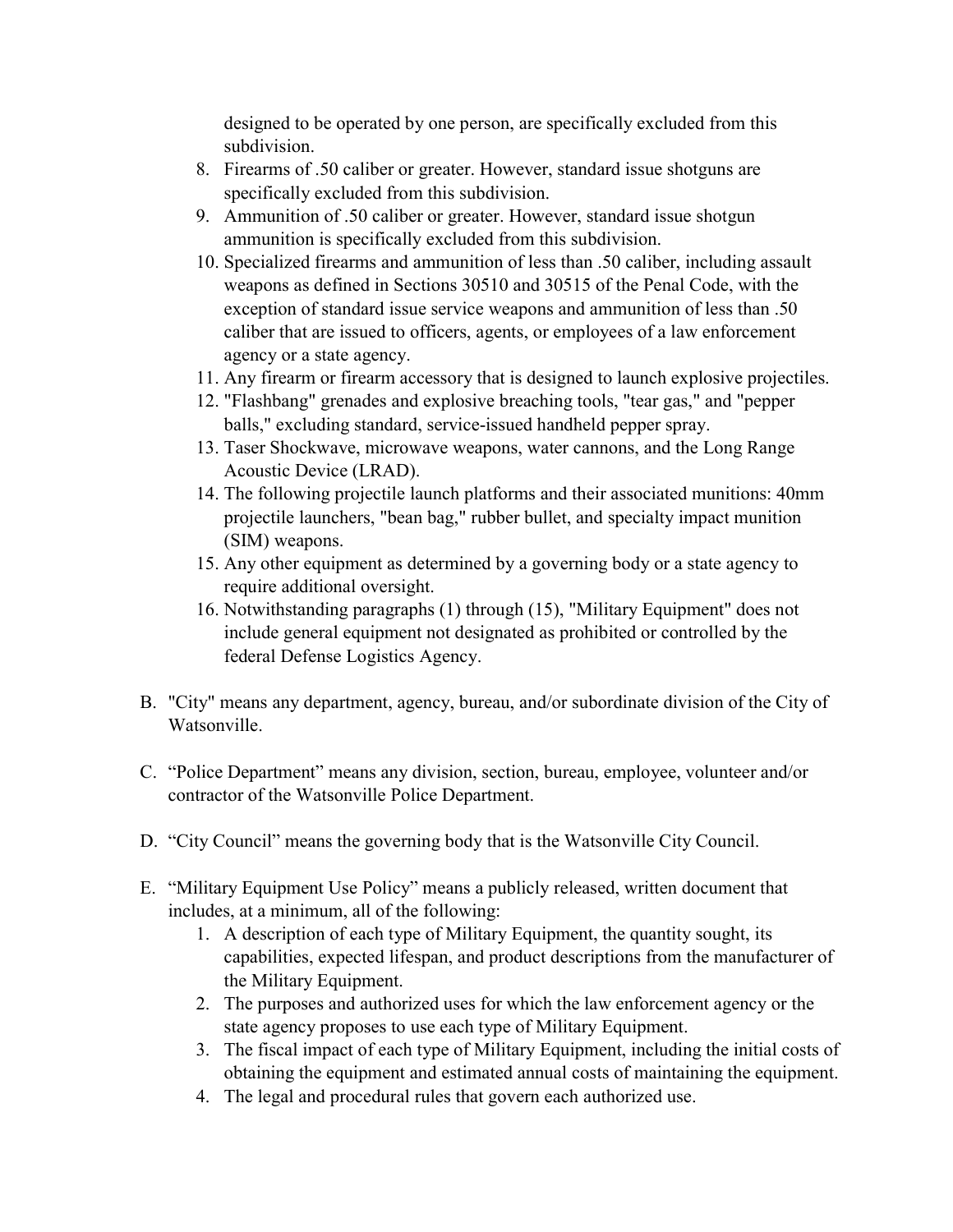- 5. The training, including any course required by the Commission on Peace Officer Standards and Training, that must be completed before any officer, agent, or employee of the law enforcement agency or the state agency is allowed to use each specific type of Military Equipment to ensure the full protection of the public's welfare, safety, civil rights, and civil liberties and full adherence to the Military Equipment use policy.
- 6. The mechanisms to ensure compliance with the Military Equipment use policy, including which independent persons or entities have oversight authority, and, if applicable, what legally enforceable sanctions are put in place for violations of the policy.
- 7. For a law enforcement agency, the procedures by which members of the public may register complaints or concerns or submit questions about the use of each specific type of Military Equipment, and how the law enforcement agency will ensure that each complaint, concern, or question receives a response in a timely manner.
- F. "Exigent Circumstances" means a law enforcement agency's good faith belief that an emergency involving the danger of, or imminent threat of death or serious physical injury to any person is occurring, has occurred, or is about to occur.
- G. "State agency" means the law enforcement division of every state office, officer, department, division, bureau, board, and commission or other state body or agency, except those agencies provided for in Article IV (except Section 20 thereof) or Article VI of the California Constitution.
- H. "Type" means each item that shares the same manufacturer model number.

4-13.03 Military Equipment Use Policy Requirement

- A. The Watsonville Police Department shall obtain approval of the City Council, by a resolution adopting a Military Equipment Use Policy (MEUP) at a regular meeting of the City Council held pursuant to the Ralph M. Brown Act (Chapter 9 (commencing with Section 54950) of Part 1 of Division 2 of Title 5 of the Government Code) prior to engaging in any of the following:
	- 1. Requesting Military Equipment made available pursuant to Section 2576a of Title 10 of the United States Code.
	- 2. Seeking funds for Military Equipment, including, but not limited to, applying for a grant, soliciting or accepting private, local, state, or federal funds, in-kind donations, or other donations or transfers.
	- 3. Acquiring Military Equipment either permanently or temporarily, including by borrowing or leasing.
	- 4. Collaborating with another law enforcement agency in the deployment or other use of Military Equipment within the territorial jurisdiction of the City of Watsonville.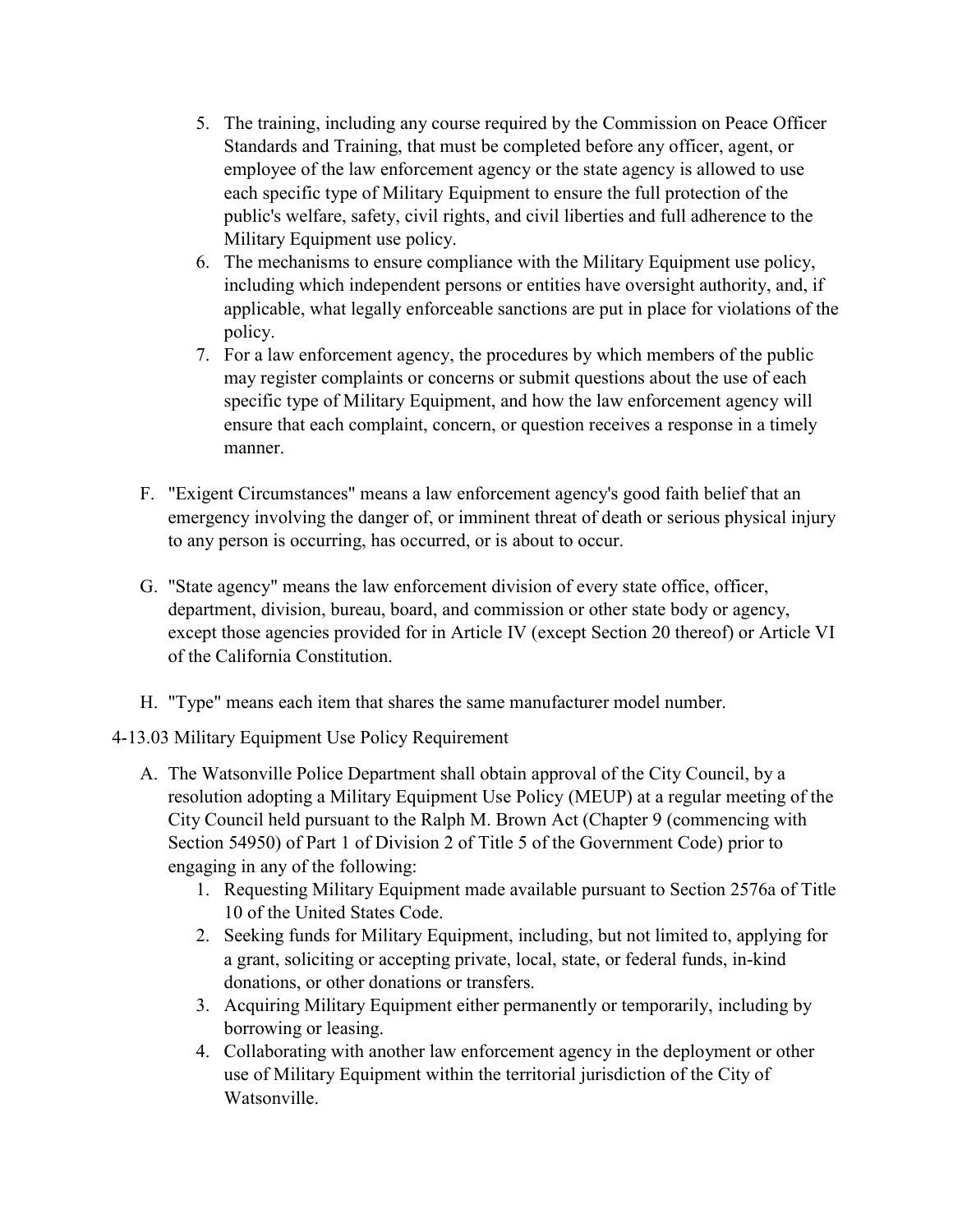- 5. Using any new or existing Military Equipment for a purpose, in a manner, or by a person not previously approved by the governing body pursuant to this chapter.
- 6. Soliciting or responding to a proposal for, or entering into an agreement with, any other person or entity to seek funds for, apply to receive, acquire, use, or collaborate in the use of, Military Equipment.
- 7. Acquiring Military Equipment through any means not provided by this section.
- B. No later than May 1, 2022, if seeking to continue the use of any Military Equipment that was acquired prior to January 1, 2022, the Watsonville Police Department shall commence a City Council approval process in accordance with this section. If the City Council does not approve the continuing use of Military Equipment, including by adoption pursuant to a Military Equipment Use Policy submitted pursuant to this code, within 180 days of submission of the proposed Military Equipment Use Policy to City Council, the Watsonville Police Department shall cease its use of the Military Equipment until it receives the approval of City Council in accordance with this code.
- C. In seeking the approval of City Council, the Watsonville Police Department shall submit a proposed Military Equipment Use Policy to the City Council and make those documents available on the Police Department's internet website at least 30 days prior to any public hearing concerning the Military Equipment at issue.
- D. The City Council shall only approve a Military Equipment Use Policy pursuant to this chapter if it determines all of the following:
	- 1. The Military Equipment is necessary because there is no reasonable alternative that can achieve the same objective of officer and civilian safety.
	- 2. The proposed Military Equipment use policy will safeguard the public's welfare, safety, civil rights, and civil liberties.
	- 3. If purchasing the equipment, the equipment is reasonably cost effective compared to available alternatives that can achieve the same objective of officer and civilian safety.
	- 4. Prior Military Equipment use complied with the Military Equipment Use Policy that was in effect at the time, or if prior uses did not comply with the accompanying Military Equipment Use Policy, corrective action has been taken to remedy nonconforming uses and ensure future compliance.
- E. In order to facilitate public participation, any proposed or final Military Equipment Use Policy shall be made publicly available on the internet website of the Police Department for as long as the Military Equipment is available for use.
- F. The City Council shall review this ordinance at least annually and vote on whether to renew it at a regular meeting held pursuant to the Ralph M. Brown Act (Chapter 9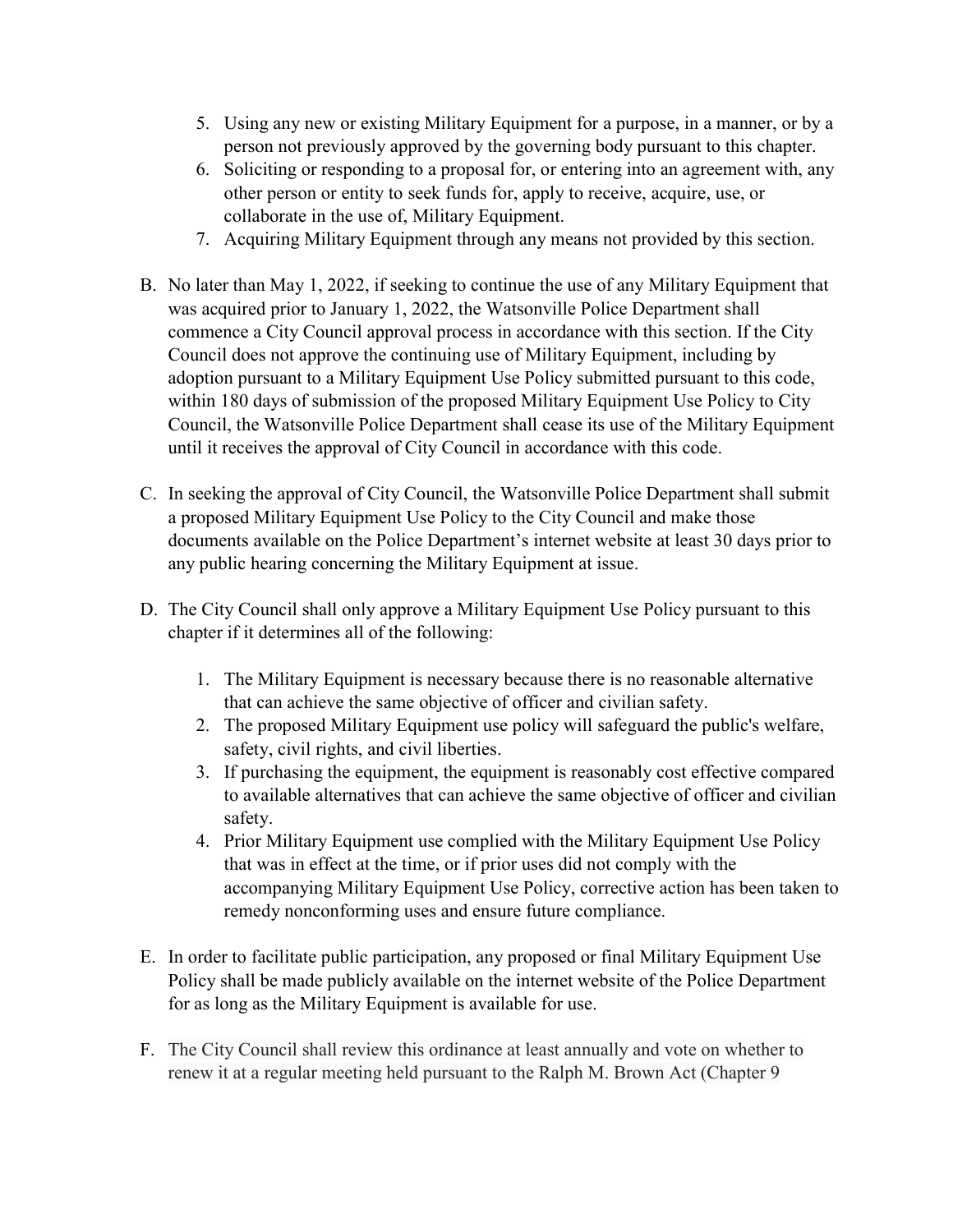(commencing with Section 54950) of Part 1 of Division 2 of Title 5 of the Government Code).

- 4-13.04 Use in Exigent Circumstances
	- A. Notwithstanding the provisions of this Chapter, the Police Department may acquire, borrow and/or use Military Equipment in Exigent Circumstances without following the requirements of this code.
	- B. If the Police Department acquires, borrows, and/or uses Military Equipment in Exigent Circumstances, in accordance with this section, it must take all of the following actions:
		- 1. Provide written notice of that acquisition or use to the City Council within 30 days following the commencement of such Exigent Circumstance, unless such information is confidential or privileged under local, state or federal law.
		- 2. If it is anticipated that the use will continue beyond the Exigent Circumstance, submit a proposed amended Military Equipment Use Policy to the City Council within 90 days following the borrowing, acquisition and/or use, and receive approval, as applicable, from the City Council.
		- 3. Include the Military Equipment in the Police Department's next annual Military Equipment Report.
- 4-13.05 Reports on the Use of Military Equipment.
	- A. The Police Department shall submit to City Council an annual Military Equipment Report for each type of Military Equipment approved by the City Council within one year of approval, and annually thereafter for as long as the Military Equipment is available for use.
	- B. The Police Department shall also make each annual Military Equipment Report required by this section publicly available on its internet website for as long as the Military Equipment is available for use.
	- C. The annual Military Equipment Report shall, at a minimum, include the following information for the immediately preceding calendar year for each type of Military Equipment:
		- 1. A summary of how the Military Equipment was used and the purpose of its use.
		- 2. A summary of any complaints or concerns received concerning the Military Equipment.
		- 3. The results of any internal audits, any information about violations of the Military Equipment Use Policy, and any actions taken in response.
		- 4. The total annual cost for each type of Military Equipment, including acquisition, personnel, training, transportation, maintenance, storage, upgrade, and other ongoing costs, and from what source funds will be provided for the Military